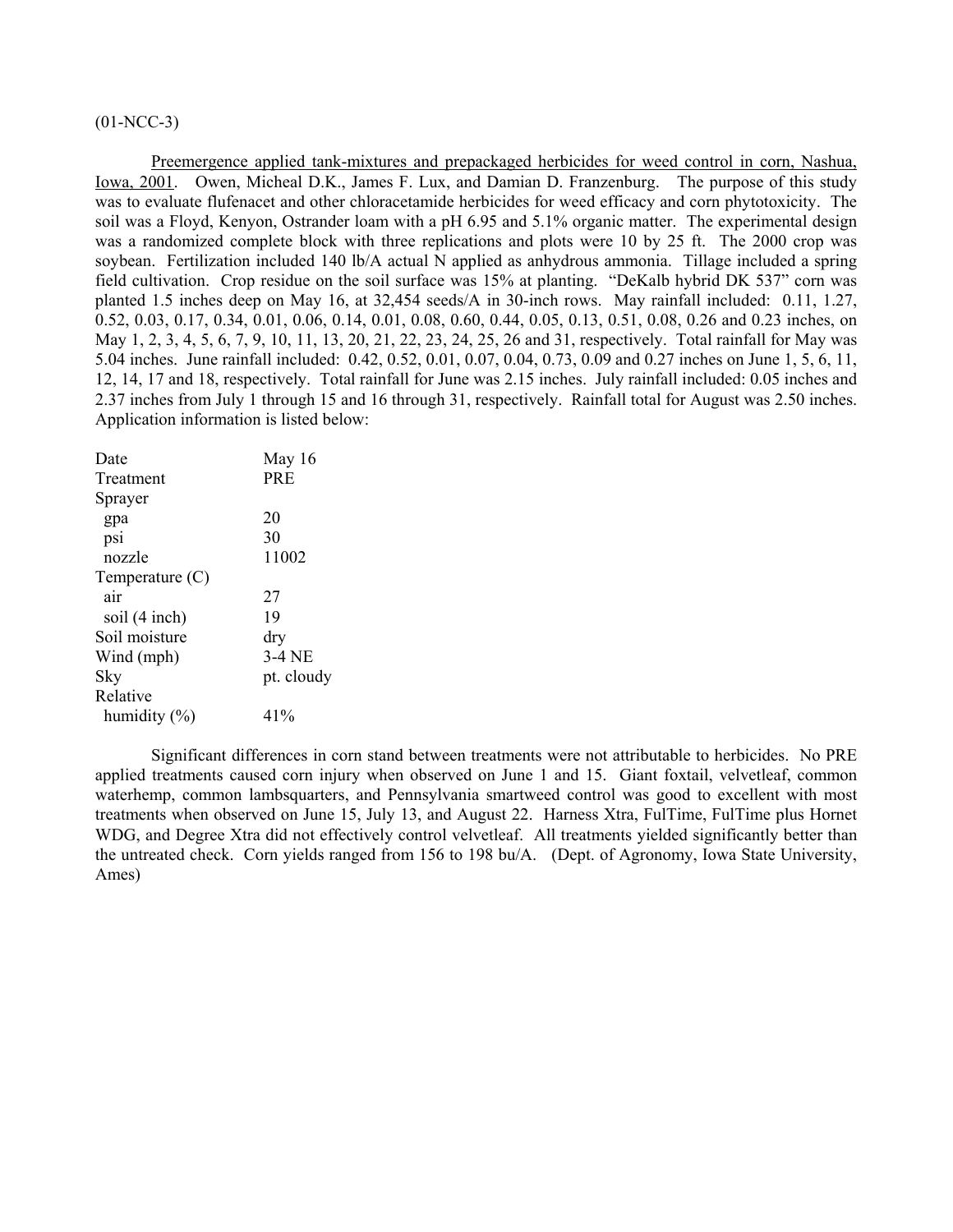## **DATA MEAN**

 **TITLE:** Preemergence applied tank-mixtures and prepackaged herbicides for weed control in corn.  **CREATED:** 06/05/2001 **REVISED:** 12/12/2001 **COMPLETED:** N

 **PROJECT TYPE:** HERBICIDE  **DESIGN:** RANDOMIZED COMPLETE BLOCK DESIGN

 **LOCATION:** NASHUA, IA **RESEARCHED BY:** IA State University

**PLOT SIZE:** 10.00 FT WIDE X 25.00 FT LONG **REPS: 03** 

| TRT TREATMENT<br>NUM COMPONENT               | RATE          | <b>DOSAGE</b>   |          | ZEAMD<br>17.5 FT<br>UNIT TM 06/15/01 | ZEAMD<br>PHY %<br>06/01/01 06/15/01 | ZEAMD<br>PHY % | SETFA<br>CON % CON %<br>06/15/01 06/15/01 | ABUTH      |
|----------------------------------------------|---------------|-----------------|----------|--------------------------------------|-------------------------------------|----------------|-------------------------------------------|------------|
| 1A UNTREATED CHECK                           | 0.00          | NA              | $\Omega$ | 30                                   | $\bigcap$                           | $\Omega$       | $\Omega$                                  | $\bigcirc$ |
| 2A»AXIOM (68DF)<br>B»HORNET WDG (68.5WG)     | 0.98<br>0.128 | T.AA 1<br>LAA 1 |          | 30                                   | $\Omega$                            | $\Omega$       | 99                                        | 93         |
| 3A HARNESS XTRA (6SC)                        | 3.45          | LAA 1           |          | 30                                   | $\Omega$                            | $\Omega$       | 99                                        | 67         |
| 4A»EPIC (58DF)                               | 0.54          | LAA 1           |          | 27                                   | $\Omega$                            | $\Omega$       | 99                                        | 96         |
| 5A»EPIC (58DF)<br>B ATRAZINE 90DF (WG)       | 0.44<br>0.90  | T.AA 1<br>LAA 1 |          | 2.8                                  | $\Omega$                            | $\circ$        | 99                                        | 98         |
| 6A»USA 2001 (71.5DF)                         | 0.58          | LAA 1           |          | 30                                   | $\bigcap$                           | $\Omega$       | 99                                        | 96         |
| 7A»USA 2001 (71.5DF)                         | 0.72          | LAA 1           |          | 30                                   | $\bigcap$                           | $\Omega$       | 99                                        | 98         |
| 8A»USA 2001 (71.5DF)<br>B ATRAZINE 90DF (WG) | 0.58<br>0.90  | LAA 1<br>T.AA 1 |          | 29                                   | $\bigcap$                           | $\Omega$       | 99                                        | 96         |
| 9A»USA 2001 (71.5DF)<br>B ATRAZINE 90DF (WG) | 0.72<br>0.90  | LAA 1<br>LAA 1  |          | 30                                   | $\Omega$                            | $\Omega$       | 99                                        | 98         |
| 10A»FULTIME (4SC)                            | 3.00          | LAA 1           |          | 30                                   | $\Omega$                            | $\Omega$       | 99                                        | 57         |
| 11A»FULTIME (4SC)<br>B»HORNET WDG (68.5WG)   | 3.00<br>0.128 | T.AA 1<br>LAA 1 |          | 28                                   | $\bigcap$                           | $\Omega$       | 99                                        | 78         |
| 12A»DEGREE XTRA (4.04CS)                     | 3.54          | LAA 1           |          | 2.7                                  | $\Omega$                            | $\circ$        | 99                                        | 65         |
|                                              |               | LSD (0.05)      |          | 2.32                                 | 0.00                                | 0.00           | 0.00                                      | 15.76      |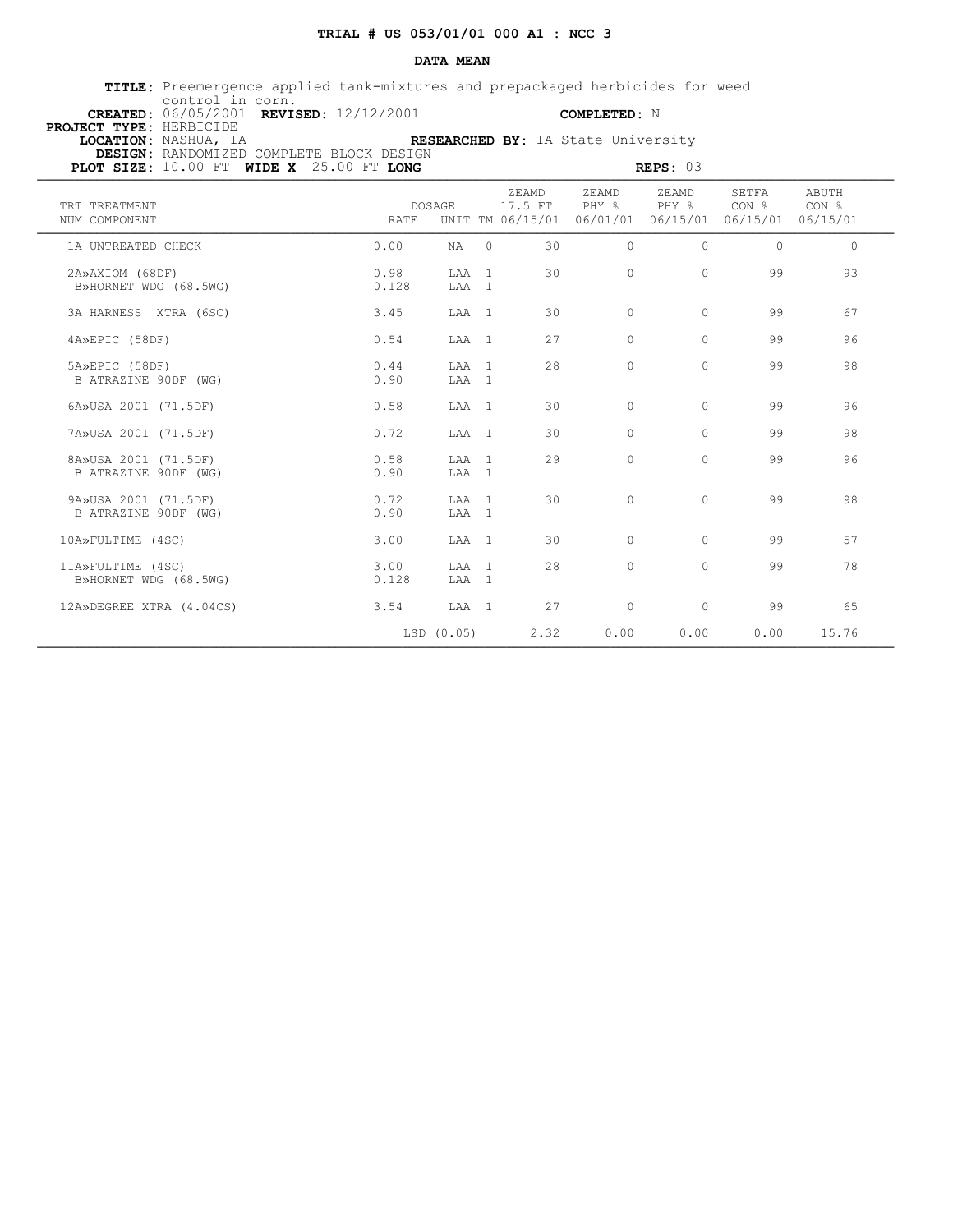## **DATA MEAN**

 **TITLE:** Preemergence applied tank-mixtures and prepackaged herbicides for weed control in corn.  **CREATED:** 06/05/2001 **REVISED:** 12/12/2001 **COMPLETED:** N

 **PROJECT TYPE:** HERBICIDE  **LOCATION:** NASHUA, IA **RESEARCHED BY:** IA State University

 **DESIGN:** RANDOMIZED COMPLETE BLOCK DESIGN **PLOT SIZE: 10.00 FT WIDE X** 25.00 FT **LONG**  $\blacksquare$  **REPS: 03** 

| AMATA<br>CHEAL<br>POLPY<br>SETFA<br>ABUTH<br>$CON \;$ % $CON \;$ % $CON \;$ % $CON \;$ % $CON \;$ %<br>CON <sub>8</sub><br>TRT TREATMENT<br>DOSAGE<br>UNIT TM 06/15/01 06/15/01 06/15/01 07/13/01 07/13/01<br>NUM COMPONENT<br>RATE<br>0.00<br>$\Omega$<br>$\bigcap$<br>$\Omega$<br>$\Omega$<br>1A UNTREATED CHECK<br>$NA$ 0 | $\Omega$<br>99 |
|------------------------------------------------------------------------------------------------------------------------------------------------------------------------------------------------------------------------------------------------------------------------------------------------------------------------------|----------------|
|                                                                                                                                                                                                                                                                                                                              |                |
|                                                                                                                                                                                                                                                                                                                              |                |
| 99<br>0.98<br>99<br>99<br>99<br>LAA 1<br>2A»AXIOM (68DF)<br>0.128<br>LAA 1<br>B»HORNET WDG (68.5WG)                                                                                                                                                                                                                          |                |
| 99<br>99<br>99<br>99<br>3A HARNESS XTRA (6SC)<br>3.45<br>LAA 1                                                                                                                                                                                                                                                               | 48             |
| 99<br>99<br>98<br>99<br>0.54<br>4A»EPIC (58DF)<br>LAA 1                                                                                                                                                                                                                                                                      | 95             |
| 99<br>99<br>99<br>99<br>0.44<br>LAA 1<br>5A»EPIC (58DF)<br>B ATRAZINE 90DF (WG)<br>0.90<br>LAA 1                                                                                                                                                                                                                             | 99             |
| 99<br>99<br>99<br>98<br>6A»USA 2001 (71.5DF)<br>0.58<br>LAA 1                                                                                                                                                                                                                                                                | 95             |
| 99<br>99<br>99<br>99<br>0.72<br>7A»USA 2001 (71.5DF)<br>LAA 1                                                                                                                                                                                                                                                                | 98             |
| 99<br>99<br>99<br>99<br>8A»USA 2001 (71.5DF)<br>0.58<br>LAA 1<br>B ATRAZINE 90DF (WG)<br>0.90<br>LAA 1                                                                                                                                                                                                                       | 93             |
| 99<br>99<br>9A»USA 2001 (71.5DF)<br>0.72<br>99<br>99<br>T.AA 1<br>B ATRAZINE 90DF (WG)<br>0.90<br>LAA 1                                                                                                                                                                                                                      | 99             |
| 99<br>99<br>99<br>10A»FULTIME (4SC)<br>3.00<br>LAA 1<br>99                                                                                                                                                                                                                                                                   | 43             |
| 99<br>99<br>99<br>99<br>3.00<br>LAA 1<br>11A»FULTIME (4SC)<br>B»HORNET WDG (68.5WG)<br>LAA 1<br>0.128                                                                                                                                                                                                                        | 62             |
| 99<br>99<br>99<br>99<br>12A»DEGREE XTRA (4.04CS)<br>3.54 LAA 1                                                                                                                                                                                                                                                               | 62             |
| $LSD$ $(0.05)$<br>0.00<br>1.13<br>1.13<br>0.00                                                                                                                                                                                                                                                                               | 15.86          |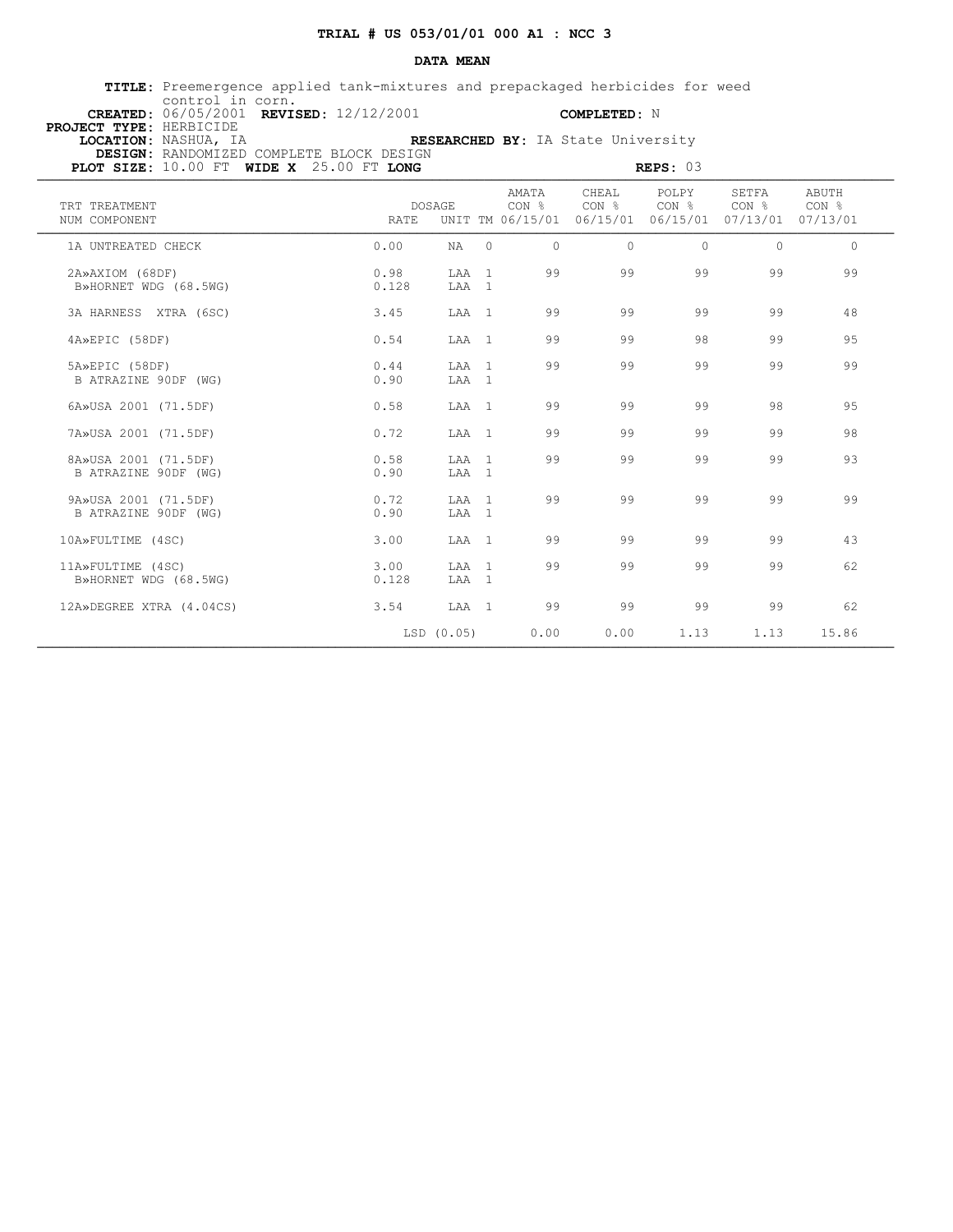# **DATA MEAN**

 **TITLE:** Preemergence applied tank-mixtures and prepackaged herbicides for weed control in corn.  **CREATED:** 06/05/2001 **REVISED:** 12/12/2001 **COMPLETED:** N

 **PROJECT TYPE:** HERBICIDE  **LOCATION:** NASHUA, IA **RESEARCHED BY:** IA State University  **DESIGN:** RANDOMIZED COMPLETE BLOCK DESIGN

| PLOT SIZE: 10.00 FT WIDE X 25.00 FT LONG     |               | REPS: $03$      |                |                                    |                            |                                       |                                                |                |  |
|----------------------------------------------|---------------|-----------------|----------------|------------------------------------|----------------------------|---------------------------------------|------------------------------------------------|----------------|--|
| TRT TREATMENT<br>NUM COMPONENT               | RATE          | <b>DOSAGE</b>   |                | AMATA<br>CON %<br>UNIT TM 07/13/01 | CHEAL<br>CON %<br>07/13/01 | POLPY<br>CON <sub>8</sub><br>07/13/01 | SETFA<br>CON <sub>8</sub><br>08/22/01 08/22/01 | ABUTH<br>CON % |  |
| 1A UNTREATED CHECK                           | 0.00          | NA              | $\Omega$       | $\Omega$                           | $\Omega$                   | $\Omega$                              | $\Omega$                                       | $\Omega$       |  |
| 2A»AXIOM (68DF)<br>B»HORNET WDG (68.5WG)     | 0.98<br>0.128 | LAA<br>LAA 1    | $\overline{1}$ | 99                                 | 99                         | 99                                    | 99                                             | 99             |  |
| 3A HARNESS XTRA (6SC)                        | 3.45          | LAA 1           |                | 99                                 | 99                         | 99                                    | 99                                             | 40             |  |
| 4A»EPIC (58DF)                               | 0.54          | LAA 1           |                | 99                                 | 99                         | 98                                    | 99                                             | 95             |  |
| 5A»EPIC (58DF)<br>B ATRAZINE 90DF (WG)       | 0.44<br>0.90  | LAA 1<br>LAA 1  |                | 99                                 | 99                         | 99                                    | 99                                             | 99             |  |
| 6A»USA 2001 (71.5DF)                         | 0.58          | LAA 1           |                | 98                                 | 99                         | 96                                    | 98                                             | 93             |  |
| 7A»USA 2001 (71.5DF)                         | 0.72          | LAA 1           |                | 99                                 | 99                         | 99                                    | 99                                             | 93             |  |
| 8A»USA 2001 (71.5DF)<br>B ATRAZINE 90DF (WG) | 0.58<br>0.90  | LAA 1<br>LAA 1  |                | 99                                 | 99                         | 99                                    | 99                                             | 93             |  |
| 9A»USA 2001 (71.5DF)<br>B ATRAZINE 90DF (WG) | 0.72<br>0.90  | T.AA 1<br>LAA 1 |                | 99                                 | 99                         | 99                                    | 99                                             | 98             |  |
| 10A»FULTIME (4SC)                            | 3.00          | LAA 1           |                | 99                                 | 99                         | 99                                    | 99                                             | 38             |  |
| 11A»FULTIME (4SC)<br>B»HORNET WDG (68.5WG)   | 3.00<br>0.128 | LAA 1<br>LAA 1  |                | 99                                 | 99                         | 99                                    | 99                                             | 47             |  |
| 12A»DEGREE XTRA (4.04CS)                     | 3.54          | LAA 1           |                | 99                                 | 99                         | 99                                    | 99                                             | 55             |  |
|                                              |               | LSD (0.05)      |                | 1.13                               | 0.00                       | 2.83                                  | 1.13                                           | 15.09          |  |